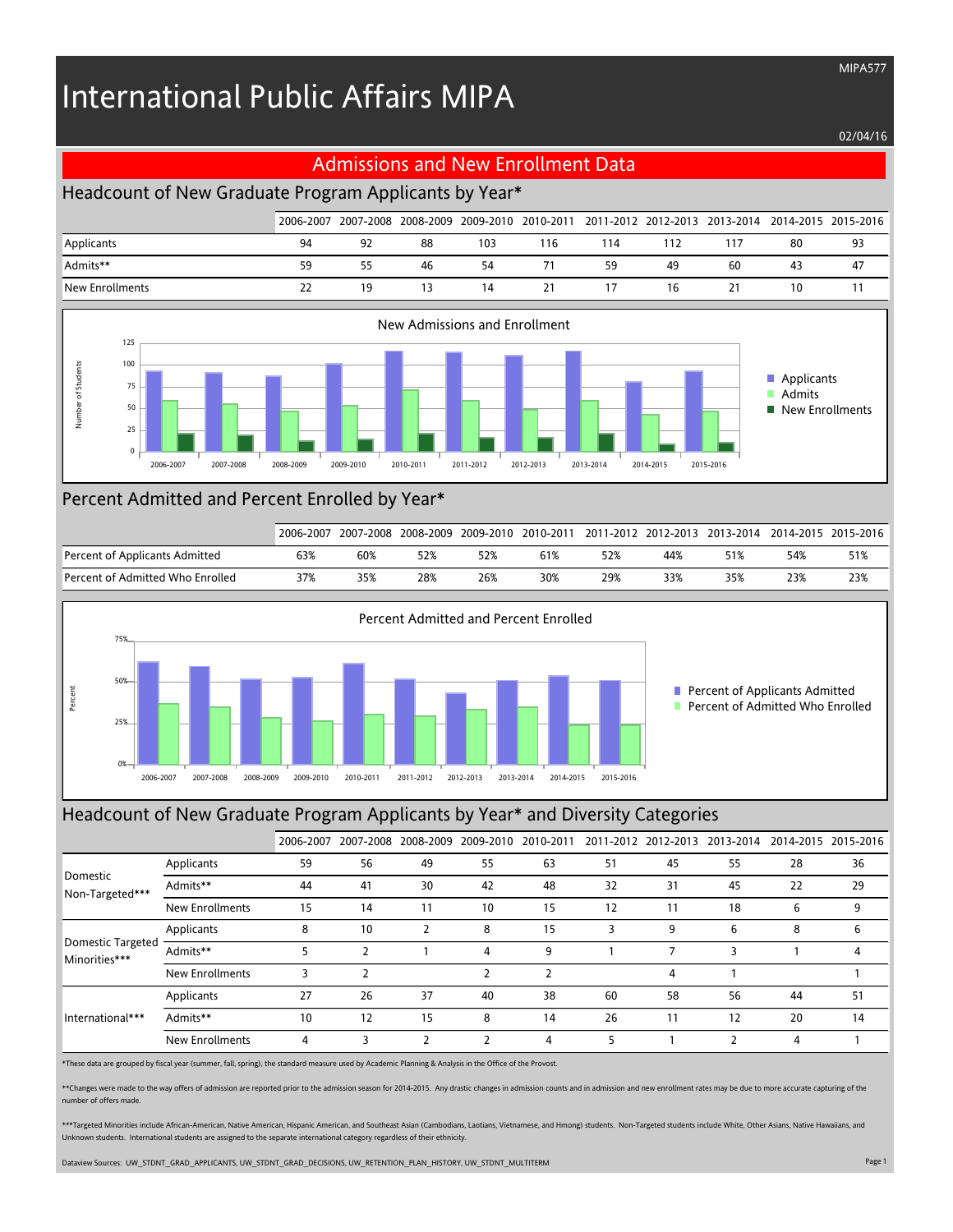#### 02/04/16

#### Enrollment Data

# Enrollment Headcounts by Racial/Ethnic Category\*

|                                                                                     | Fall, 2006     | Fall, 2007     | Fall, 2008     | Fall, 2009     | Fall, 2010     | Fall, 2011            | Fall, 2012     | Fall, 2013             | Fall, 2014     | Fall, 2015     |  |  |  |
|-------------------------------------------------------------------------------------|----------------|----------------|----------------|----------------|----------------|-----------------------|----------------|------------------------|----------------|----------------|--|--|--|
| Hispanic/Latino                                                                     | 4              | 2              | 1              | 1              | $\mathbf{1}$   | $\mathbf{1}$          | 2              | 2                      | 1              |                |  |  |  |
| Black/African American                                                              |                |                |                |                |                | $\mathbf{1}$          | $\overline{2}$ | $\mathbf{1}$           |                |                |  |  |  |
| American Indian/Alaska Native                                                       |                |                |                |                | $\mathbf{1}$   | $\mathbf{1}$          |                |                        |                |                |  |  |  |
| Asian                                                                               | 3              | 4              | 3              | 3              |                | $\overline{2}$        | 4              | $\overline{2}$         | $\overline{2}$ | $\overline{2}$ |  |  |  |
| Native Hawaiian/Oth Pac Island                                                      |                |                |                |                |                |                       |                |                        |                |                |  |  |  |
| White                                                                               | 28             | 20             | 18             | 15             | 20             | 24                    | 19             | 24                     | 18             | 13             |  |  |  |
| Two or More Races                                                                   |                |                | 1              | 2              | $\mathbf{1}$   |                       | 1              | $\mathbf{1}$           | 1              |                |  |  |  |
| Unknown                                                                             | $\mathbf{1}$   | 3              | 3              | 2              | $\overline{2}$ | $\mathbf{1}$          |                | 2                      | 2              | $\overline{2}$ |  |  |  |
| International                                                                       | 6              | 6              | 5              | 5              | 5              | 5                     | 5              | 4                      | 6              | 5              |  |  |  |
| Total                                                                               | 42             | 35             | 31             | 28             | 30             | 35                    | 33             | 36                     | 30             | 22             |  |  |  |
| Domestic Targeted Minorities**                                                      | 4              | 3              | $\overline{2}$ | $\overline{2}$ | 3              | 3                     | 5              | 3                      | 1              |                |  |  |  |
| Domestic Minorities**                                                               | $\overline{7}$ | 6              | 5              | 6              | 3              | 5                     | 9              | 6                      | 4              | $\overline{2}$ |  |  |  |
| <b>Enrollment Percentages by Diversity Category</b>                                 |                |                |                |                |                |                       |                |                        |                |                |  |  |  |
|                                                                                     | Fall, 2006     | Fall, 2007     | Fall, 2008     | Fall, 2009     | Fall, 2010     | Fall, 2011            | Fall, 2012     | Fall, 2013             | Fall, 2014     | Fall, 2015     |  |  |  |
| Domestic Non-Targeted**                                                             | 76%            | 74%            | 77%            | 75%            | 73%            | 77%                   | 70%            | 81%                    | 77%            | 77%            |  |  |  |
| Domestic Targeted Minorities**                                                      | 10%            | 9%             | 6%             | 7%             | 10%            | 9%                    | 15%            | 8%                     | 3%             |                |  |  |  |
| International**                                                                     | 14%            | 17%            | 16%            | 18%            | 17%            | 14%                   | 15%            | 11%                    | 20%            | 23%            |  |  |  |
| Enrollment Percentages of All Domestic Graduate Students by Racial/Ethnic Category* |                |                |                |                |                |                       |                |                        |                |                |  |  |  |
|                                                                                     | Fall, 2006     | Fall, 2007     | Fall, 2008     | Fall, 2009     |                | Fall, 2010 Fall, 2011 |                | Fall, 2012  Fall, 2013 | Fall, 2014     | Fall, 2015     |  |  |  |
| Hispanic/Latino                                                                     | 11%            | 7%             | 4%             | 4%             | 4%             | 3%                    | 7%             | 6%                     | 4%             |                |  |  |  |
| Black/African American                                                              |                |                |                |                |                | 3%                    | 7%             | 3%                     |                |                |  |  |  |
| American Indian/Alaska Native                                                       |                |                |                |                | 4%             | 3%                    |                |                        |                |                |  |  |  |
| Asian                                                                               | 8%             | 14%            | 12%            | 13%            |                | 7%                    | 14%            | 6%                     | 8%             | 12%            |  |  |  |
| Native Hawaiian/Oth Pac Island                                                      |                |                |                |                |                |                       |                |                        |                |                |  |  |  |
| White                                                                               | 78%            | 69%            | 69%            | 65%            | 80%            | 80%                   | 68%            | 75%                    | 75%            | 76%            |  |  |  |
| Two or More Races                                                                   |                |                | 4%             | 9%             | 4%             |                       | 4%             | 3%                     | 4%             |                |  |  |  |
| Unknown                                                                             | 3%             | 10%            | 12%            | 9%             | 8%             | 3%                    |                | 6%                     | 8%             | 12%            |  |  |  |
| <b>Enrollment Percentages by Gender</b>                                             |                |                |                |                |                |                       |                |                        |                |                |  |  |  |
|                                                                                     | Fall, 2006     | Fall, 2007     | Fall, 2008     | Fall, 2009     | Fall, 2010     | Fall, 2011            | Fall, 2012     | Fall, 2013             | Fall, 2014     | Fall, 2015     |  |  |  |
| Female                                                                              | 50%            | 49%            | 45%            | 57%            | 63%            | 63%                   | 70%            | 64%                    | 47%            | 41%            |  |  |  |
| Male                                                                                | 50%            | 51%            | 55%            | 43%            | 37%            | 37%                   | 30%            | 36%                    | 53%            | 59%            |  |  |  |
| Enrollment Headcount by Academic Load***                                            |                |                |                |                |                |                       |                |                        |                |                |  |  |  |
|                                                                                     | Fall, 2006     | Fall, 2007     | Fall, 2008     | Fall, 2009     | Fall, 2010     | Fall, 2011            | Fall, 2012     | Fall, 2013             | Fall, 2014     | Fall, 2015     |  |  |  |
| Full-Time                                                                           | 39             | 33             | 30             | 25             | 29             | 35                    | 31             | 35                     | 29             | 21             |  |  |  |
| Part-Time                                                                           | 3              | $\overline{2}$ | 1              | 3              | $\mathbf{1}$   |                       | 2              | $\mathbf{1}$           | 1              | $\mathbf{1}$   |  |  |  |
| Total                                                                               | 42             | 35             | 31             | 28             | 30             | 35                    | 33             | 36                     | 30             | $22\,$         |  |  |  |

\*Race/ethnicity categories and reporting methodology represent federal reporting categories and methodology. A major change in both data collection and reporting occurred in 2008. Data before and after are not directly com 2008, students were only able to indicate a single race/ethnic category and that is the category that is reported. Starting in 2008, revised federal guidelines allowed students to indicate multiple race/ethnic identities. all domestic (non-international) students who indicate Hispanic ethnicity should be reported as Hispanic, regardless of other racial information provided. Non-Hispanic, domestic students who indicate more than one race are or More Races," category. All other non-Hispanic, domestic students who indicated a single race are reported in that category.

\*\*Targeted minority and minority counts are provided because they cannot be derived from the race/ethnic categories alone. Targeted Minorities are domestic students who are African-American, Native American, Hispanic Ameri Southeast Asian (Cambodians, Laotians, Vietnamese, and Hmong) students. Non-targeted students include White, Other Asians, Native Hawaiians (new category in 2008), and Unknown students. Minority includes all the targeted c as students who are other Asians (non Southeast Asian) and Native Hawaiian. International students are assigned to the separate international category regardless of their ethnicity.

\*\*\*For definitions of full-time status, please consult the Enrollment Requirements section of the Graduate School's academic policies and procedures at https://grad.wisc.edu/acadpolicy/.

Dataview Sources: UW\_RETENTION\_STUDENT, UW\_RETENTION\_PLAN\_HISTORY, UW\_RETENTION\_SEM\_HISTORY, UW\_STDNT\_MULTITERM, UW\_STDNT\_PLAN\_MULTITERM, UW\_UA\_OCTOBER\_PAYROLL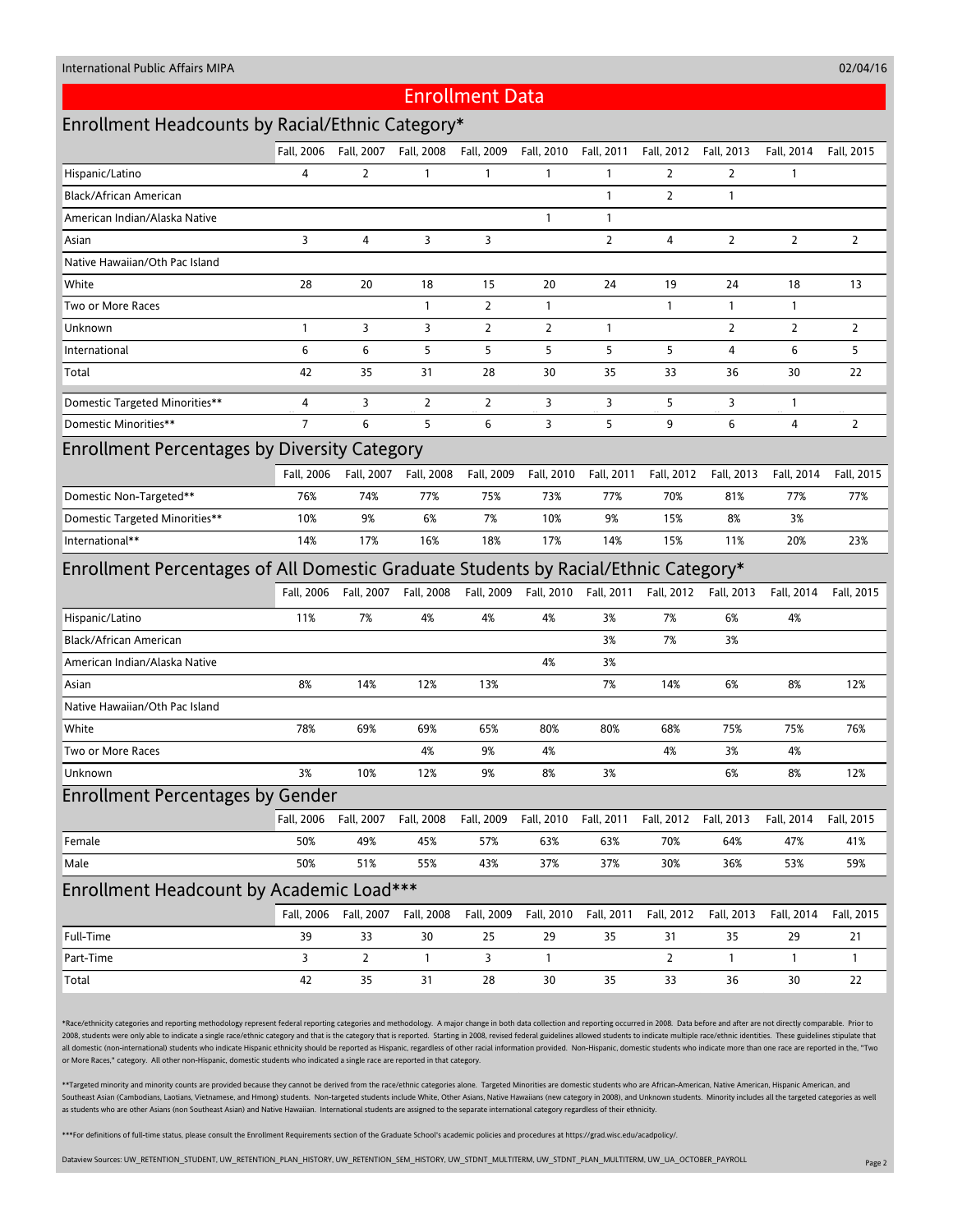

# Funding Data

#### Headcount of Students with an Appointment of 33% or Higher\*

|                            | Fall, 2006 | Fall, 2007 | Fall, 2008 | Fall, 2009 | Fall, 2010 | Fall, 2011 | Fall, 2012 | Fall, 2013 | Fall, 2014 | Fall, 2015 |
|----------------------------|------------|------------|------------|------------|------------|------------|------------|------------|------------|------------|
| Fellows                    | ь          |            | 6          |            | 4          |            |            | b          | 4          |            |
| <b>Trainees</b>            |            |            |            |            |            |            |            |            |            |            |
| <b>Research Assistants</b> |            |            |            |            |            |            |            |            |            |            |
| Teaching Assistants**      |            |            |            |            |            |            |            |            |            |            |
| <b>Project Assistants</b>  | 11         | 5          | 11         | 11         | 8          | 10         | 4          | 6          | 4          | 6          |
| No/Low/Other Funding*      | 23         | 22         | 13         | 12         | 17         | 20         | 19         | 19         | 18         |            |
| Total                      | 42         | 35         | 31         | 28         | 30         | 35         | 33         | 36         | 30         | 22         |

## Percentage of Students with an Appointment of 33% or Higher\*

|                            | Fall, 2006 | Fall, 2007 | Fall, 2008 | Fall, 2009 | Fall. 2010 | Fall, 2011 | Fall, 2012 | Fall, 2013 | Fall. 2014 | Fall. 2015 |
|----------------------------|------------|------------|------------|------------|------------|------------|------------|------------|------------|------------|
| Fellows                    | 14%        | 20%        | 19%        | 18%        | 13%        | 9%         | 21%        | 17%        | 13%        | 14%        |
| <b>Trainees</b>            |            |            |            |            |            |            |            |            | 3%         |            |
| <b>Research Assistants</b> |            |            |            |            |            |            | 3%         |            |            | 5%         |
| Teaching Assistants**      | 5%         | 3%         | 3%         |            | 3%         | 6%         | 6%         | 14%        | 10%        | 5%         |
| <b>Project Assistants</b>  | 26%        | 14%        | 35%        | 39%        | 27%        | 29%        | 12%        | 17%        | 13%        | 27%        |
| No/Low/Other Funding*      | 55%        | 63%        | 42%        | 43%        | 57%        | 57%        | 58%        | 53%        | 60%        | 50%        |

Percent of Full-Time Masters Students with First 2 Years Funded Through the University\*\*\*: 38%

\*A graduate student fellowship, traineeship, or assistantship of at least 33% full-time equivalent (FTE) carries with it tuition remission benefits and eligibility for heath insurance. These counts include students whose a FTE of 33% or higher. Students who have multiple appointments were counted once in the appointment with the higher FTE or in the order above for those with multiple appointments with the same FTE. Students with funding out university and students with appointments that are less than 33% are included in the No/Low/Other Funding category.

\*\*Lecturer (SA) appointments are included in the TA category.

\*\*\*The first years of funding is based on entering cohorts between Summer, 2006 and Fall, 2015 that were full time for their first 2 years (for masters students) or their first 4 years (for doctoral students) and were full during that time. Years of support are based on funding in the fall semesters. Students enrolled in less than 2 or 4 years are included if they were funded for each year

Dataview Sources: UW\_UA\_OCTOBER\_PAYROLL, UW\_RETENTION\_PLAN\_HISTORY